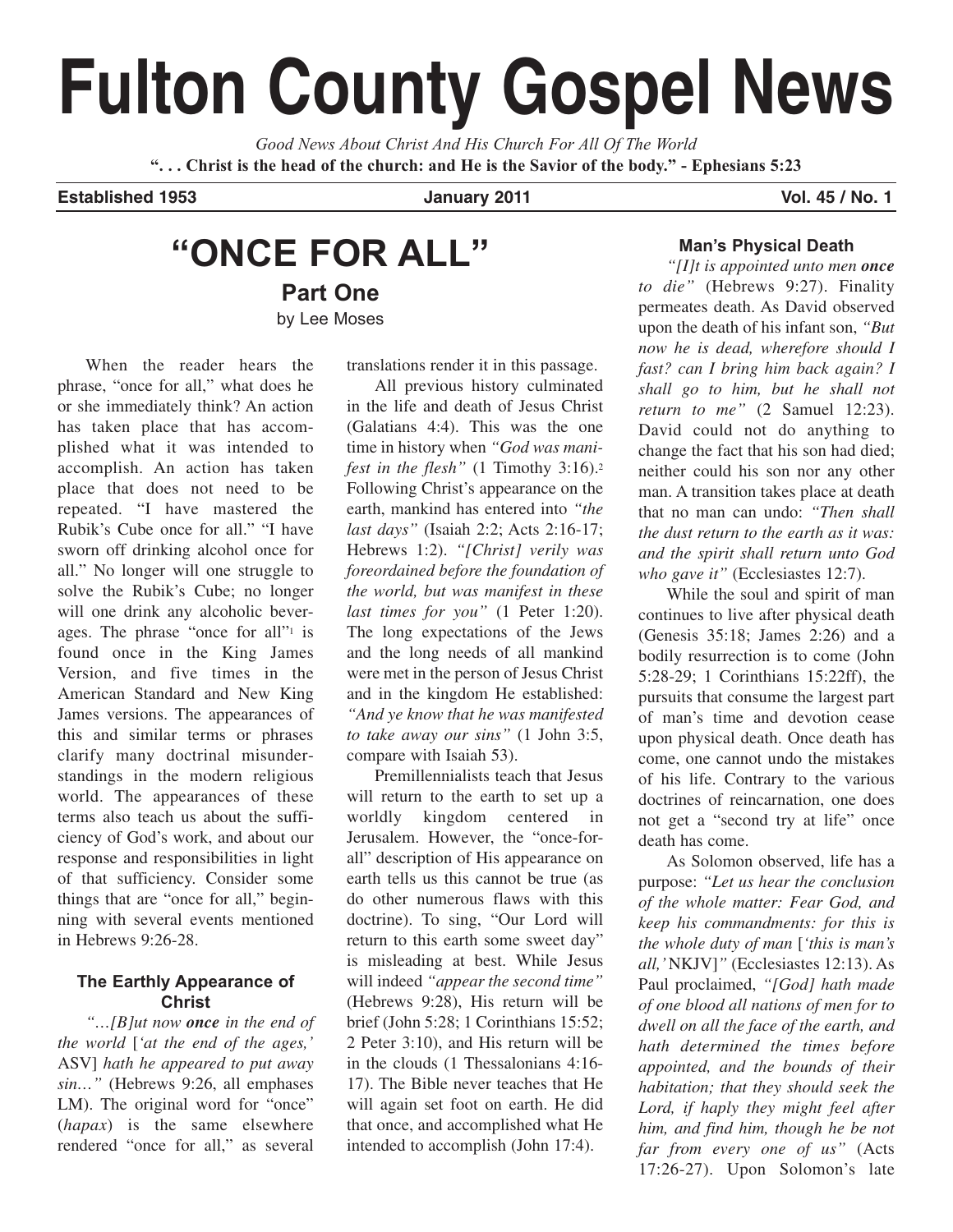#### **FULTON COUNTY GOSPEL NEWS** USPS Publication #211780

. . . is a Periodical publication issued monthly by the Church of Christ at Third and Bethel (P.O. Box 251), Mammoth Spring, AR 72554-0251. **POSTMASTER: Please mail all changes of address to the above address.**

**FCGN** is mailed free of charge to any who care to receive it. We will be happy to add any names to the regular mailing list. If you send in a name we must have a complete address, including number and street name, or R.R. or HCR number, plus box number, or a P.O. Box number and the **NINE DIGIT ZIP CODE**. This paper is supported by voluntary contributions for which we are grateful. Financial information will be furnished upon request. **Mail all address corrections or manuscripts to:**

#### **FULTON COUNTY GOSPEL NEWS** P.O. Box 251

Mammoth Spring, AR 72554

| Lee Moses $\dots \dots \dots \dots \dots$ . EDITOR          |
|-------------------------------------------------------------|
|                                                             |
| E-Mail $\ldots \ldots \ldots \ldots$ cocfcgn@centurytel.net |
| Website www.fultoncountygospelnews.org                      |
|                                                             |
| E-Mail $\ldots$ sales@halopages.net                         |

#### *(continued from page one)*

understanding that he had wasted years of his life apart from his purpose, he urged others, *"Remember now thy Creator in the days of thy youth, while the evil days come not, nor the years draw nigh, when thou shalt say, I have no pleasure in them"* (Ecclesiastes 12:1). Whether or not one thinks of himself as "in the days of his youth," **now** is the time to remember our Creator. Once death comes, there will be no second chance (compare with Luke 12:20; 16:22-26).

#### **The Sacrifice of Christ**

The Saviour's sacrifice upon the cross was likewise a one-time event:

*Nor yet that [Christ] should offer himself often, as the high priest entereth into the holy place every year with blood of others; for then must he often have suffered since the foundation of the world: but now once in the end of the world hath he appeared to put away sin by the sacrifice of* *himself. And as it is appointed unto men once to die, but after this the judgment: so Christ was once offered to bear the sins of many…* (Hebrews 9:25-28).

The very reason the Hebrews writer spoke of each man's death as being "once for all" was to show that, in the same way, Christ's offering was "once for all," never to happen again. Christ was not to offer Himself *"often"* (verse 25), or "frequently," or "many times."3 As observed earlier, when one hears the phrase "once for all," he thinks of an action that does not need repeating–indeed, it is an action that **cannot** be repeated.4

However, some insist that Christ's sacrifice **must** be repeated. As an advocate of the Roman Catholic Church states, "The Roman Catholic Church believes that a religion without sacrifice possesses but an imperfect and defective external worship; for sacrifice alone is essentially an external and visible expression of that supreme adoration due to God."5 Thus, the Roman Catholic Church instituted the doctrine of the *Mass,* in which Christ is sacrificed each time they partake of the Eucharist (the Roman Catholic adaptation of the Lord's Supper). As another asserts, "The Mass is the unbloody re-enactment of the sacrifice of Calvary. Through the consecration of the bread and wine into the body and blood of Christ, the Mass perpetuates the sacrifice of the Cross by offering to God the same Victim that was immolated on Calvary for the redemption of man."6 Such a practice denies that Christ's one-time sacrifice is sufficient. If this does not trod under foot the Son of God, and count the blood of His covenant an unholy thing, I do not know what does (Hebrews 10:29). *"For in that he died, he died unto sin once: but in that he liveth, he liveth unto God"* (Romans 6:10).

The sacrifice of Christ was a

unique event in all of history. Yes, there had been countless sacrifices made before, and there have been countless sacrifices made since. Some were useless sacrifices, either unauthorized by God (1 Samuel 13:9- 12; Isaiah 66:3) or offered to false gods altogether (Deuteronomy 32:17; Judges 16:23). But even those prior sacrifices that were authorized and accepted by God were so only on the basis of Christ's impending sacrifice of Himself (Romans 3:25; Hebrews 9:15; compare with 10:4).

As such, it is appalling that some professing "Christianity" today would allow that people can be saved and go to heaven without ever being washed in the blood of Christ. It is even more sickening that some professing "Christianity" are **offended** when someone affirms that the sacrifice of Christ is necessary for everyone. *"And he is the propitiation for our sins: and not for ours only, but also for the sins of the whole world"* (1 John 2:2). Any true Christian will be thankful and appreciative of what Christ's sacrifice accomplished: *"For such an high priest became us, who is holy, harmless, undefiled, separate from sinners, and made higher than the heavens; who needeth not daily, as those high priests, to offer up sacrifice, first for his own sins, and then for the people's: for this he did once* [*'once for all,'* NKJV]*, when he offered up himself"* (Hebrews 7:26- 27).

*[To be continued next month]*

1 From the Greek *hapax* or *ephapax*.

3 Bauer, Danker, Arndt, and Gingrich, *pollakis,* in *A Greek-English Lexicon of the New Testament and other Early Christian Literature*, 3rd ed. (Chicago: Univ. Of Chicago Press, 2000), p. 846.

4 "The basic meaning of *hapax* in the NT…refers to the uniqueness of Christ's work as something which cannot be repeated (Hebrews 9:26)." Gustav Stählin, *Hapax, ephapax,* in *Theological Dictionary of the New Testament*, ed. Gerhard Kittel (Grand Rapids, MI: Wm. B. Eerdmans Publishing Company, 1999 printing), 1:381.

5 W. Wilmers, *Handbook of the Christian Religion,* ed. James Conway (New York: Benzinger Brothers, 1891), p. 336; quoted by Randy Mabe, "The Celebration of Mass and the Doctrine of Transubstantiation," in *Roman Catholicism,* ed. David P. Brown (Spring, TX: Contending for the Faith, 2000), p. 345.

6 John A. O'Brien, *The Faith of Millions: The Credentials of the Catholic Religion* (Huntington, IN: Our Sunday Visitor, 1938), p. 355.

<sup>2</sup> Perhaps God's visitation upon Sodom for inspection would qualify as an assumption of flesh (Genesis 18:8; 19:3); however, His purpose at that time was clearly not to **manifest** Himself to mankind (contrast with Matthew 1:23; John 1:18; 3:11-13; 14:9).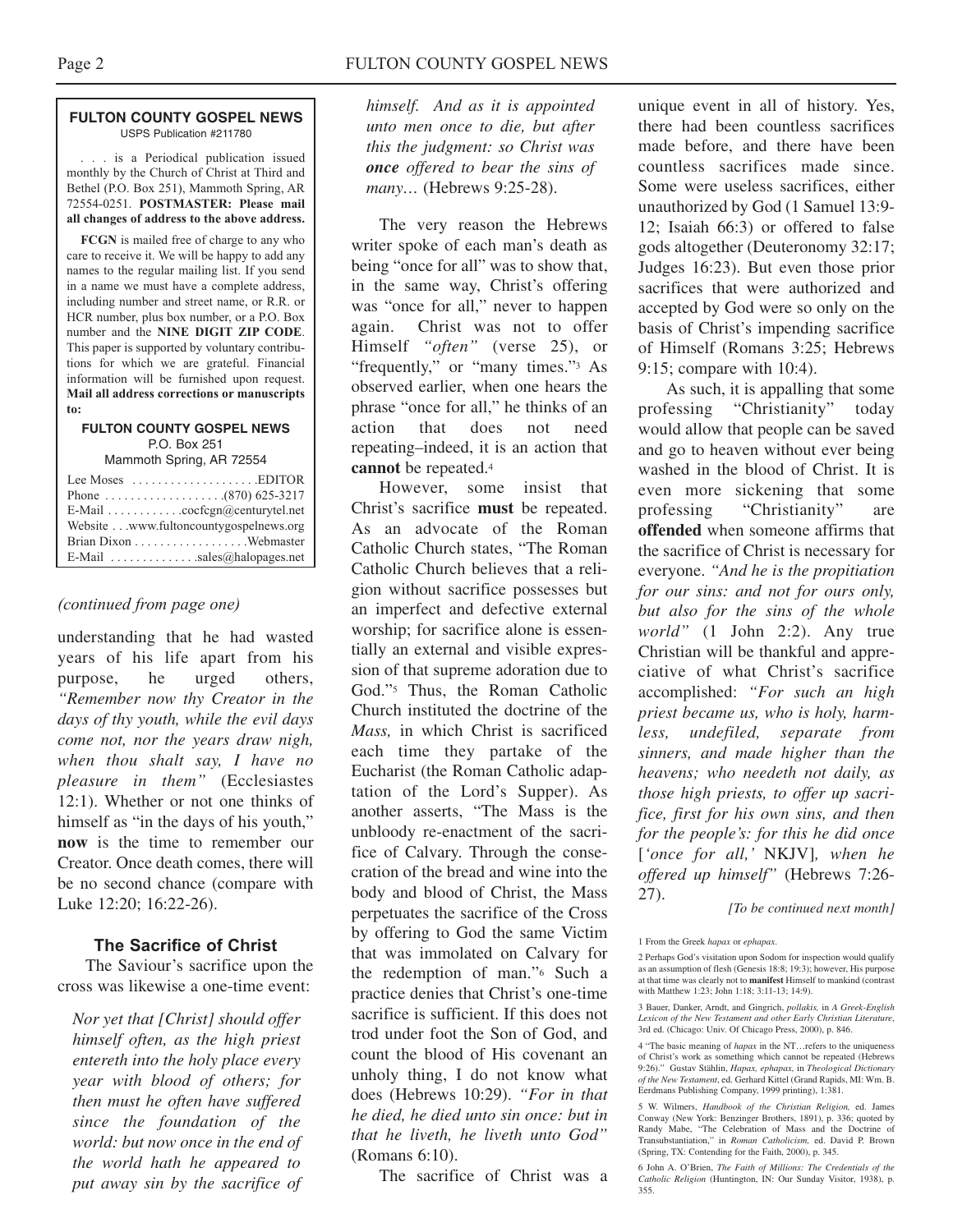# **SEVEN "MUSTS" MENTIONED IN SCRIPTURE**

by Jess Whitlock

Many times we find the word *MUST* in God's Word. Many more times that word is certainly implied. Mr. Vine defines this Greek word, *dei,* as "an impersonal verb, signifying 'it is necessary' or 'one must,' 'one ought.'"1 Let us note the full thrust of this little word in seven powerful passages of the pages of Holy Writ.

1. **John 3:14:** *"And as Moses lifted up the serpent in the wilderness, even so MUST the son of man be lifted up."* If the serpent had not been lifted up in the wilderness the people would have had no cure for the deadly snakebite. In like manner, if God had not allowed His only begotten Son to be lifted up on the cross, we would be without a cure today for the problem that confronts all mankind; that is, sin! Notice John 3:16, *"For God so loved the world that He gave His only begotten Son, that whosoever believeth in Him should not perish, but have everlasting life."* Christ Jesus is the Savior of the world (Luke 19:10); He is the only Way to salvation (John 14:6); He is the author and finisher of faith (Hebrews 12:2). Christ was/is the only way we could have redemption.

2. **Acts 4:12:** *"Neither is there salvation in any other: for there is none other name under heaven given among men, whereby we MUST be saved."* We are reminded of Peter's preaching in Acts 2:36-38. Peter affirms that every person who is saved MUST be saved by obedience to the authority of Jesus Christ as Lord. *"And having been made perfect, He became unto all them that obey Him the author of eternal salvation"* (Hebrews 5:9). He is our High Priest (3:1).

3. **Hebrews 11:6:** *"But without faith it is impossible to please Him; for he that cometh to God MUST believe that He is, and that He is a rewarder of them that diligently seek Him."* Trust is a Must! We cannot be pleasing to God without that trust, that belief. I recall the words of a hymn that I have sung since childhood: "Trust and obey, for there is no other way to be happy in Jesus, but to trust and obey." Do not forget the definition of this word "MUST," i.e., "it is necessary…one must…one ought." Robinson gives this definition: "It is binding on anyone, it behooves one to do, i.e., one must, one ought."2

4. **Acts 16:30:** *"And [the Philippian jailor] brought [Paul and Silas] out, and said, Sirs, what MUST I do to be saved?"* There is no greater question that any man can ask today. Remember the imperative force and thrust of that little word, MUST. Notice what happens in this context: *"And they said, Believe on the Lord Jesus Christ, and thou shall be saved"* (verse 31), *"and [he] was baptized, he and all his"* (verse 33) "and rejoiced, believing in God with all his house" (verse 34). They had to hear the Word of the Lord and obey the Lord's Word; likewise, man MUST do so today! There is no other way!

5. **John 3:7:** *"Marvel not that I said unto thee, Ye MUST be born again."* This is the Lord's direct instruction to Nicodemus. In the context of John chapter 3 we note that one cannot enter into the kingdom of God unless one is born again. Earlier in this narrative Christ had stated, *"Except a man be born again, he cannot see the kingdom of God."* (Two more words

are worthy of notice: "except" and "cannot")! The new birth and being born anew, both refer to the one baptism of the New Testament. This MUST is just as imperative today as it was when first commanded by Jesus Christ.

6. **John 4:24:** *"God is a Spirit: and they that worship Him MUST worship Him in spirit and in truth."* We MUST worship God with the right attitude and with the right authority (dare we say, pattern?)  $$ yea, verily! Our worship to God MUST conform to the powerful, precious truth of God! The late, beloved brother Guy N. Woods has well stated: "the three simple, but vitally important aspects of true worship are set out: (1) We must worship God; (2) we must worship God in spirit, i.e., rationally and sincerely; (3) we must worship God in truth, as His word directs (Colossians 3:17; John 17:17)."3

7. **2 Corinthians 5:10:** *"For we MUST all appear before the judgment seat of Christ; that every one may receive the things done in his body, according to all that he hath done, whether it be good or bad."* All mankind will stand before the judgment seat of Christ, and all will be judged. Quicker than you can say, "Tiger Woods," the whole world will be judged by God. The eternal destiny of all mankind will be based upon our obedience or our disobedience to the will of God (Hebrews 9:27; Ecclesiastes 12:13-14; Matthew 7:21-23; Romans 14:12; et al.).

<sup>1</sup> W.E. Vine, *Vine's Expository Dictionary of New Testament Words,* p. 775.

<sup>2</sup> Edward Robinson, *A Greek and English Lexicon of the New Testament* (London: Longman, Brown, Green, and Longmans, 1850), p. 158.

<sup>3</sup> Guy N. Woods, *A Commentary on the Gospel According to John* (Nashville: Gospel Advocate, 1989), p. 83